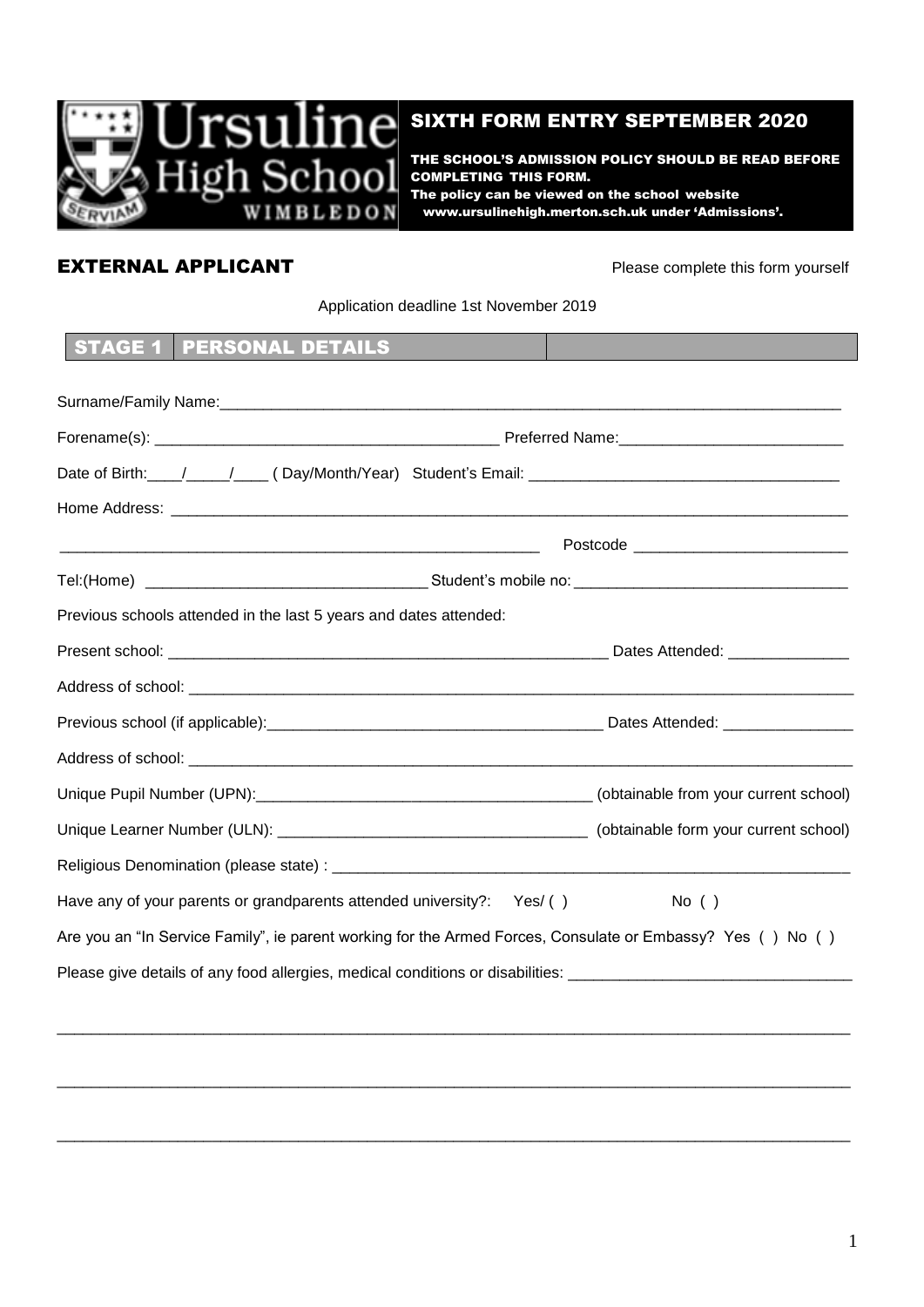| <b>STAGE 2</b>              | <b>PARENTS/CARERS</b>                                                      |                                                                                                                                                                                                                                                                                                                                                                    |
|-----------------------------|----------------------------------------------------------------------------|--------------------------------------------------------------------------------------------------------------------------------------------------------------------------------------------------------------------------------------------------------------------------------------------------------------------------------------------------------------------|
|                             |                                                                            |                                                                                                                                                                                                                                                                                                                                                                    |
|                             |                                                                            |                                                                                                                                                                                                                                                                                                                                                                    |
|                             |                                                                            |                                                                                                                                                                                                                                                                                                                                                                    |
|                             |                                                                            |                                                                                                                                                                                                                                                                                                                                                                    |
|                             |                                                                            |                                                                                                                                                                                                                                                                                                                                                                    |
|                             |                                                                            |                                                                                                                                                                                                                                                                                                                                                                    |
|                             |                                                                            |                                                                                                                                                                                                                                                                                                                                                                    |
|                             |                                                                            |                                                                                                                                                                                                                                                                                                                                                                    |
|                             |                                                                            |                                                                                                                                                                                                                                                                                                                                                                    |
| STAGE 3                     | <b>LEARNING SUPPORT NEEDS</b>                                              |                                                                                                                                                                                                                                                                                                                                                                    |
|                             |                                                                            |                                                                                                                                                                                                                                                                                                                                                                    |
| Learning Support Needs: YES |                                                                            | <b>NO</b>                                                                                                                                                                                                                                                                                                                                                          |
|                             |                                                                            | The Ursuline High School is committed to ensuring that students with disabilities, including those with learning<br>difficulties, are treated fairly. We seek to provide additional support where required. Is there any information we<br>should have in order to provide this service? (eg dyslexia, visual or hearing impairment, mobility difficulties, health |
|                             |                                                                            |                                                                                                                                                                                                                                                                                                                                                                    |
|                             |                                                                            | Are you currently entitled to any exam concessions eg extra time/laptop/reader etc please state:                                                                                                                                                                                                                                                                   |
|                             | Have you been entitled to Free School Meals at any time since Year 7?: YES | <b>NO</b>                                                                                                                                                                                                                                                                                                                                                          |
| <b>TAGE 4</b>               | <b>CAREER</b>                                                              | <b>D FURTHER EDUCATION PLANS</b>                                                                                                                                                                                                                                                                                                                                   |
|                             | Have you applied to any other school/colleges? YES / NO                    | If yes, give details.                                                                                                                                                                                                                                                                                                                                              |
| <b>School/College</b>       |                                                                            | <b>Courses</b>                                                                                                                                                                                                                                                                                                                                                     |
|                             |                                                                            |                                                                                                                                                                                                                                                                                                                                                                    |
|                             |                                                                            |                                                                                                                                                                                                                                                                                                                                                                    |

### **Progression Ideas**

Have you thought about a possible career? Do you know what it involves and the qualifications that it requires?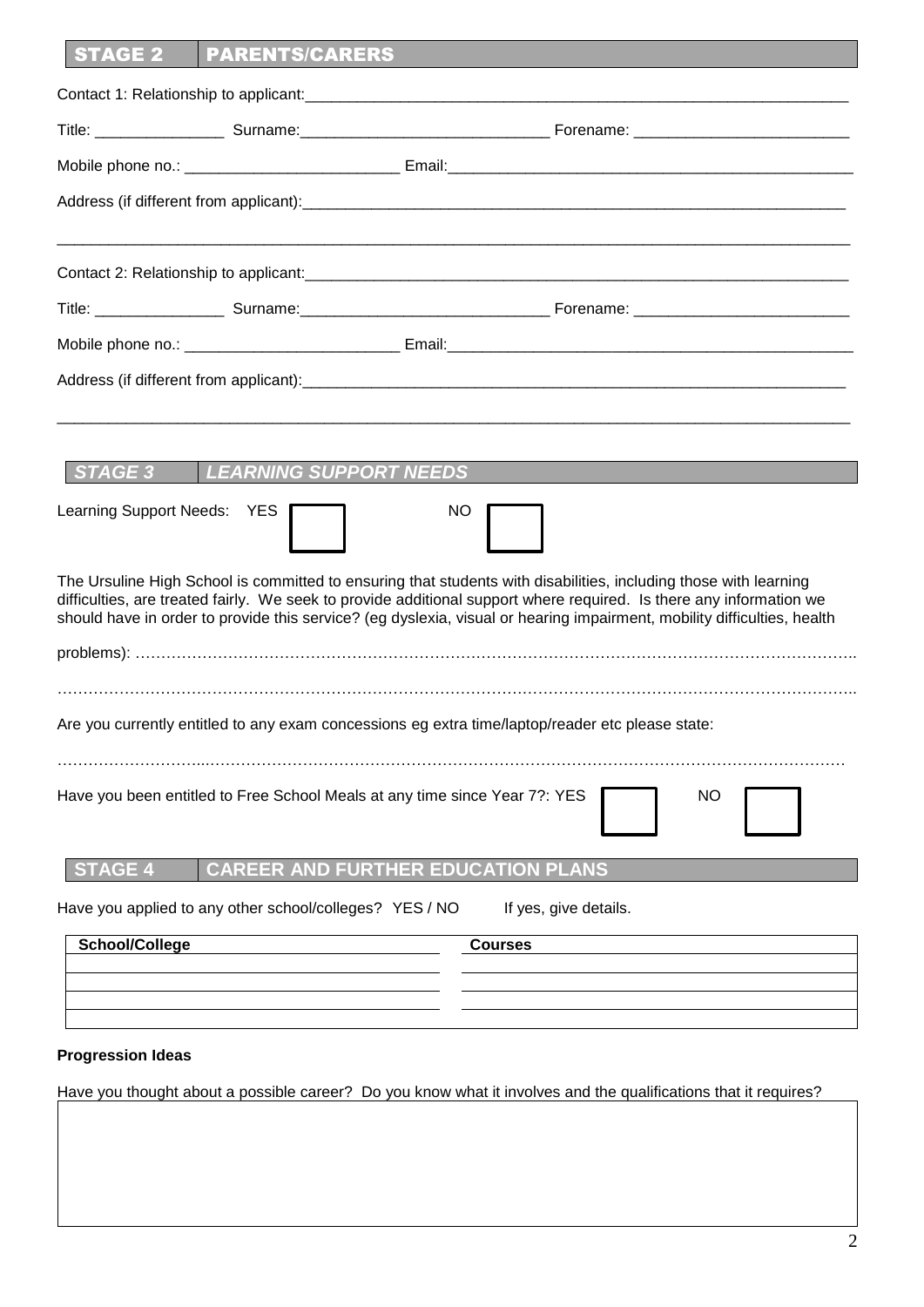# **STAGE 5 SOCIAL, SPORTING AND EMPLOYMENT**

Do you take part in any sporting activity, play a musical instrument, do voluntary work or have a paid job, etc.?

# STAGE 6 COURSE GUIDANCE

#### According to GCSE results Pathway:

| Pathway 1: At least five GCSEs grades 9-5        | Students have the option to study one T level              |
|--------------------------------------------------|------------------------------------------------------------|
| (including grade 4 in English and maths)         |                                                            |
| Pathway 2: At least eight GCSEs grades 9-5       | Students can opt to do 4 A levels or 3 A levels and EPQ    |
| (minimum of six grade 7 or above)                |                                                            |
| Pathway 3: At least eight GCSEs grades 9-4       | Students study 3 A levels                                  |
| (minimum of four grade 5 or above)               |                                                            |
| Pathway 4: At least eight GCSEs grades 9-4 (with | Students study two level 3 qualifications (Btec) and one A |
| fewer that four at grade 5)                      | level or a further Level 3 equivalent qualification        |
| Pathway 5: At least five GCSEs grades 9-4        | Students study 3 level 3 BTEC qualifications and may also  |
| (including grade 4 in English or Maths)          | re-take GCSE Maths or English if they have not achieved a  |
|                                                  | grade 4.                                                   |
| Pathway 6: Fewer than five GCSEs grades 9-4      | Students follow the Level 2 courses and re-take both       |
| (below grade 4 in Maths and English Language)    | <b>GCSE English and Mathematics.</b>                       |

### Decide on which subjects and courses to investigate further, in order of preference:

|                 | <b>Initial Subject Choice</b> |
|-----------------|-------------------------------|
| 1               |                               |
| $\overline{2}$  |                               |
| $\sqrt{3}$      |                               |
| $\overline{4}$  |                               |
|                 | <b>Reserve Subject Choice</b> |
| $6\phantom{1}6$ |                               |
| $\overline{7}$  |                               |
|                 |                               |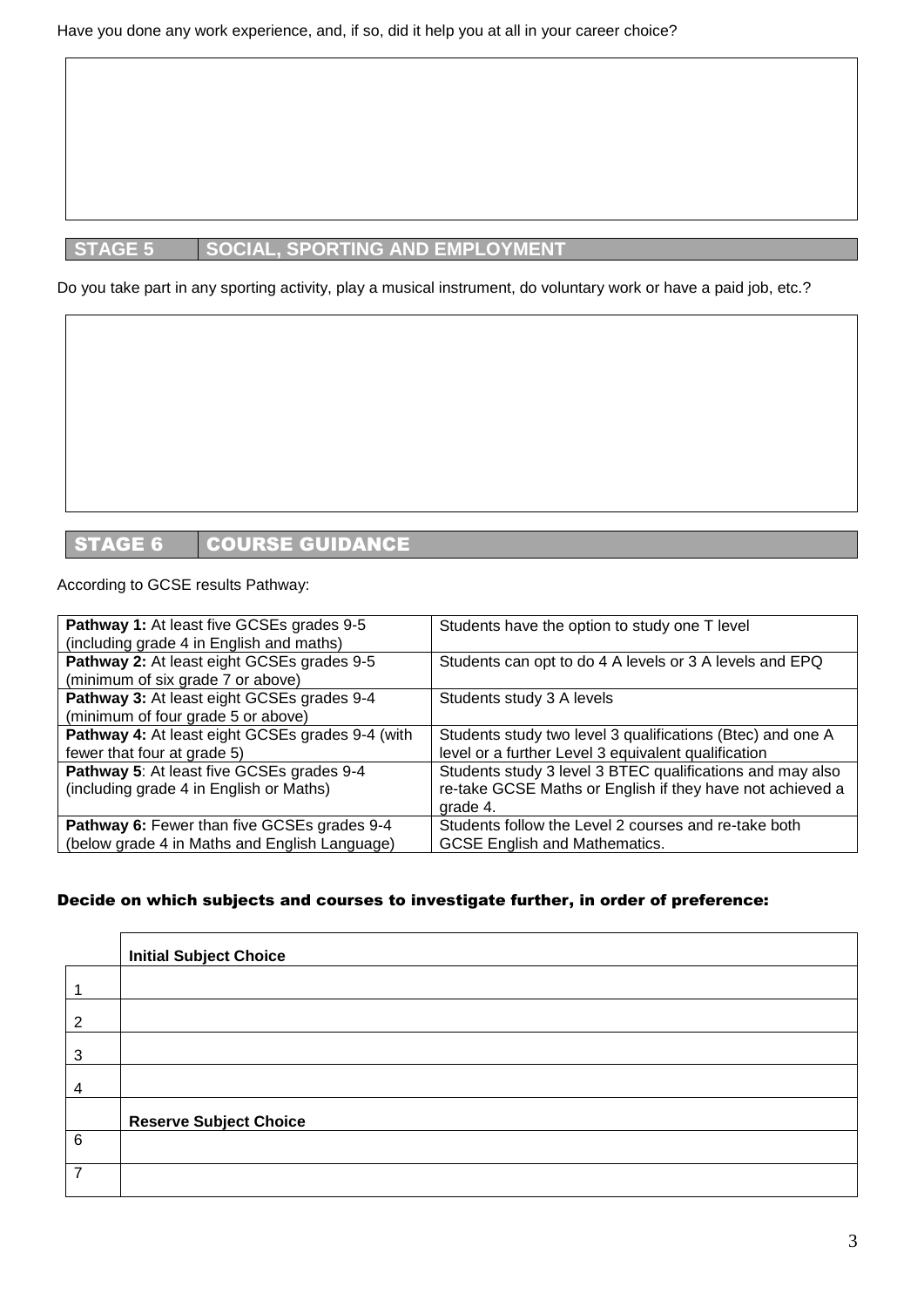# **STAGE 7 EQUAL OPPORTUNITIES / ETHNIC MONITORING**

So that we can monitor the effectiveness of our equal opportunities policy, we need to know the ethnic groups and mother tongue of our students. As a school maintained by London Borough of Merton we adhere to their ethnic categories, which are listed below.

Please decide which category best describes your ethnicity and tick the box.

| British                        | <b>WBRI</b> | Caribbean                     | <b>BCRB</b> | White and black<br>Caribbean  | <b>MWBC</b> |  |
|--------------------------------|-------------|-------------------------------|-------------|-------------------------------|-------------|--|
| Irish                          | <b>WIRI</b> | African                       | <b>BAFR</b> | White and black<br>African    | <b>MWBA</b> |  |
| Traveller of Irish<br>heritage | <b>WIRT</b> | Any other black<br>background | <b>BOTH</b> | White and Asian               | <b>MWAS</b> |  |
| Gypsy/Roma                     | <b>WROM</b> | Chinese                       | <b>CHNE</b> | Any other mixed<br>background | MOTH        |  |
| Indian                         | <b>AIND</b> | Pakistani                     | <b>APKN</b> | Bangladeshi                   | ABAN        |  |
| White Other                    | <b>WOTH</b> | Any other ethnic<br>group     | <b>OOTH</b> | Any other Asian<br>background | AOTH        |  |

#### **Language Details**

Please indicate your first language spoken:

Basic Good Fluent Advanced level in this language

Which other language do you use? (if applicable):

Basic Good Fluent Advanced level in this language

Tuition is free for students aged 16-19 on full-time courses who have "home student status". Fee status and other entitlements generally depend upon nationality and residence. Nationality: ……………………………………………… Country of birth: ………………………………………………… Passport Number: ……………………………………………………………………………………………………………… Status (foreign nationals): Residence granted / Leave to stay /Asylum /Refugee / other

Ursuline High School believes that a strong partnership exists between staff, students and parents, which underpins student achievement. It is therefore school policy to share student review data and other relevant information with parents.

In signing this application form :

- a) You agree to the sharing of information between staff, parents and students.
- b) You undertake to inform the school of any change in your circumstances which might affect the remission of fees.

Applicants signature: \_\_\_\_\_\_\_\_\_\_\_\_\_\_\_\_\_\_\_\_\_\_\_\_\_\_\_\_\_\_\_\_\_\_Date: \_\_\_\_\_\_\_\_\_\_\_\_\_\_\_\_\_\_\_\_\_\_\_\_\_\_\_\_\_\_\_\_\_\_\_\_

For parent/guardian: I have discussed the contents of this form with my daughter and I will support her in continuing full time education.

Name:\_\_\_\_\_\_\_\_\_\_\_\_\_\_\_\_\_\_\_\_\_\_\_\_\_\_\_\_\_\_\_\_\_ Signed: \_\_\_\_\_\_\_\_\_\_\_\_\_\_\_\_\_\_\_\_ Date \_\_\_\_\_\_\_\_\_\_\_\_\_\_\_\_\_\_\_\_

# PLEASE RETURN THIS FORM TO:

Ms G Williams, Sixth Form Registrar Ursuline High School, Crescent Road, Wimbledon, SW20 8HA or email to [gale@ursulinehigh.merton.sch.uk](mailto:gale@ursulinehigh.merton.sch.uk) by 1<sup>st</sup> November 2019. Please enclose SAE if you require confirmation of receipt.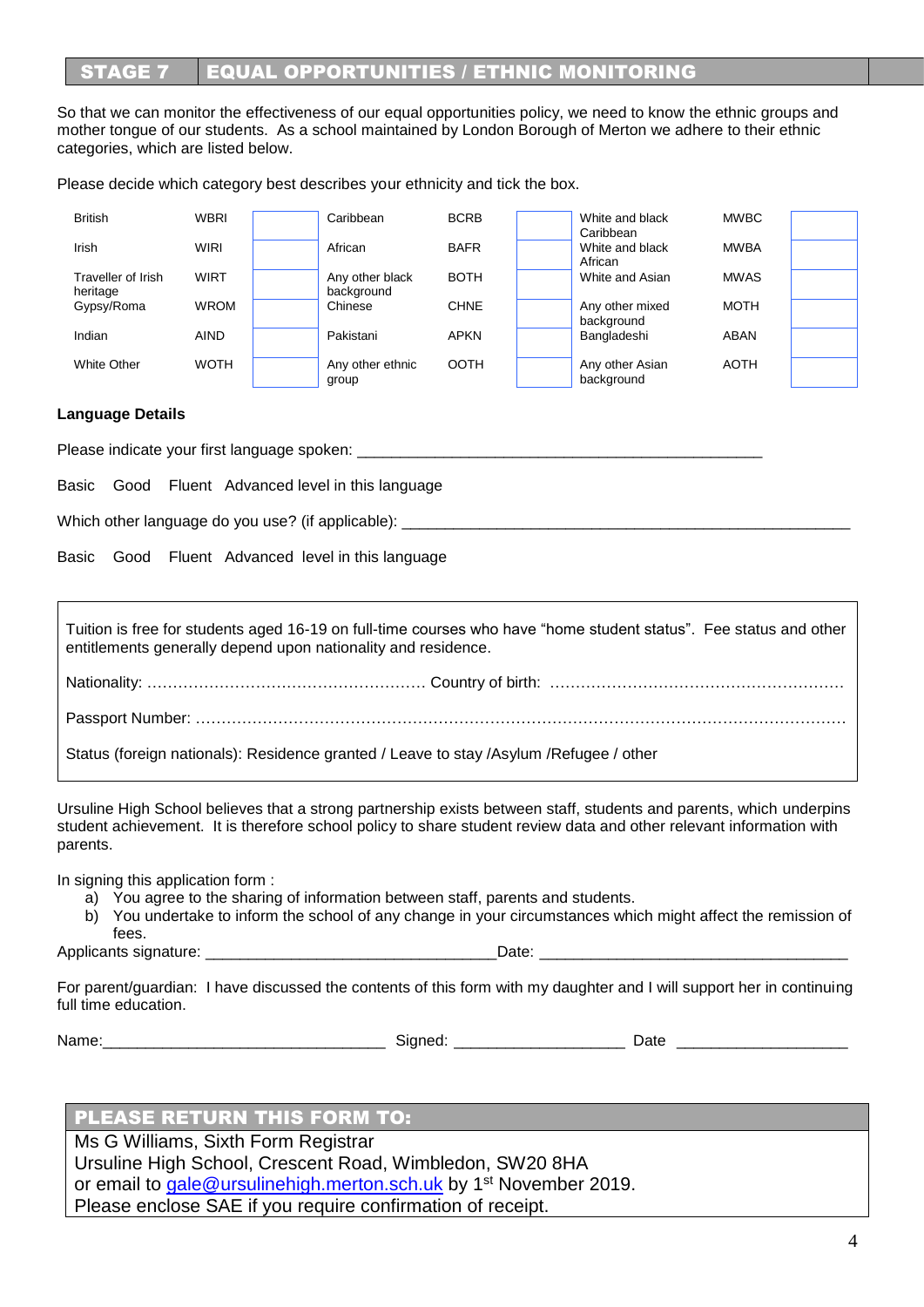

SIXTH FORM ENTRY SEPTEMBER 2020

THE SCHOOL'S ADMISSION POLICY SHOULD BE READ BEFORE COMPLETING THIS FORM. The policy can be viewed on the school website www.ursulinehigh.merton.sch.uk under 'Admissions'.

# School reference Confidential

To the student: Please complete the top of this form, list the examination subjects you are taking and hand it to your School Referee (eg Head teacher, Form Tutor, Year Head etc.). Complete shaded areas only.

To the School Referee: Please complete this form and send it to: Ursuline High School, Crescent Road, Wimbledon SW20 8HA. We would be happy to receive this information in another form, such as record of achievement, if this is more convenient.

Name of student:  $\blacksquare$ 

Present/previous school/college:\_\_\_\_\_\_\_\_\_\_\_\_\_\_\_\_\_\_\_\_\_\_\_\_\_\_\_\_\_\_\_\_\_ Date started:\_\_\_\_\_\_\_\_\_\_\_\_\_\_\_\_\_\_\_\_\_

UPN:\_\_\_\_\_\_\_\_\_\_\_\_\_\_\_\_\_\_\_\_\_\_\_\_\_\_\_\_\_\_\_\_\_\_\_\_\_\_\_\_\_\_\_ ULN: \_\_\_\_\_\_\_\_\_\_\_\_\_\_\_\_\_\_\_\_\_\_\_\_\_\_\_\_\_\_\_\_\_\_\_\_\_\_

#### Examination Subjects to be taken/taken

| Subject | Level ie GCSE/Btec | Grade predicted | Grade<br>achieved | Comment |
|---------|--------------------|-----------------|-------------------|---------|
|         |                    |                 |                   |         |
|         |                    |                 |                   |         |
|         |                    |                 |                   |         |
|         |                    |                 |                   |         |
|         |                    |                 |                   |         |
|         |                    |                 |                   |         |
|         |                    |                 |                   |         |
|         |                    |                 |                   |         |
|         |                    |                 |                   |         |
|         |                    |                 |                   |         |
|         |                    |                 |                   |         |

The purpose of this reference form is to help us in our guidance procedures. **It is an open reference and will be used with students at interview** to review their current performance and at enrolment to guide their final choices.

#### Current performance

| Please tick the relevant box          | <b>Excellent</b> | Good | Fair | Poor |
|---------------------------------------|------------------|------|------|------|
| Attitude to study                     |                  |      |      |      |
| Ability to meet deadlines             |                  |      |      |      |
| Ability to work independently         |                  |      |      |      |
| Ability to work as a member of a team |                  |      |      |      |
| Relationships with staff              |                  |      |      |      |
| Relationships with other students     |                  |      |      |      |
| Behaviour                             |                  |      |      |      |
| Attendance:                           | (% )             |      |      | (% ) |
|                                       |                  |      |      |      |

Are there any extenuating circumstances to explain any poor performance above?

Has the students had any exclusions? Yes  $( )$  No  $( )$ Is or has the student been a LAC? Yes () No ()